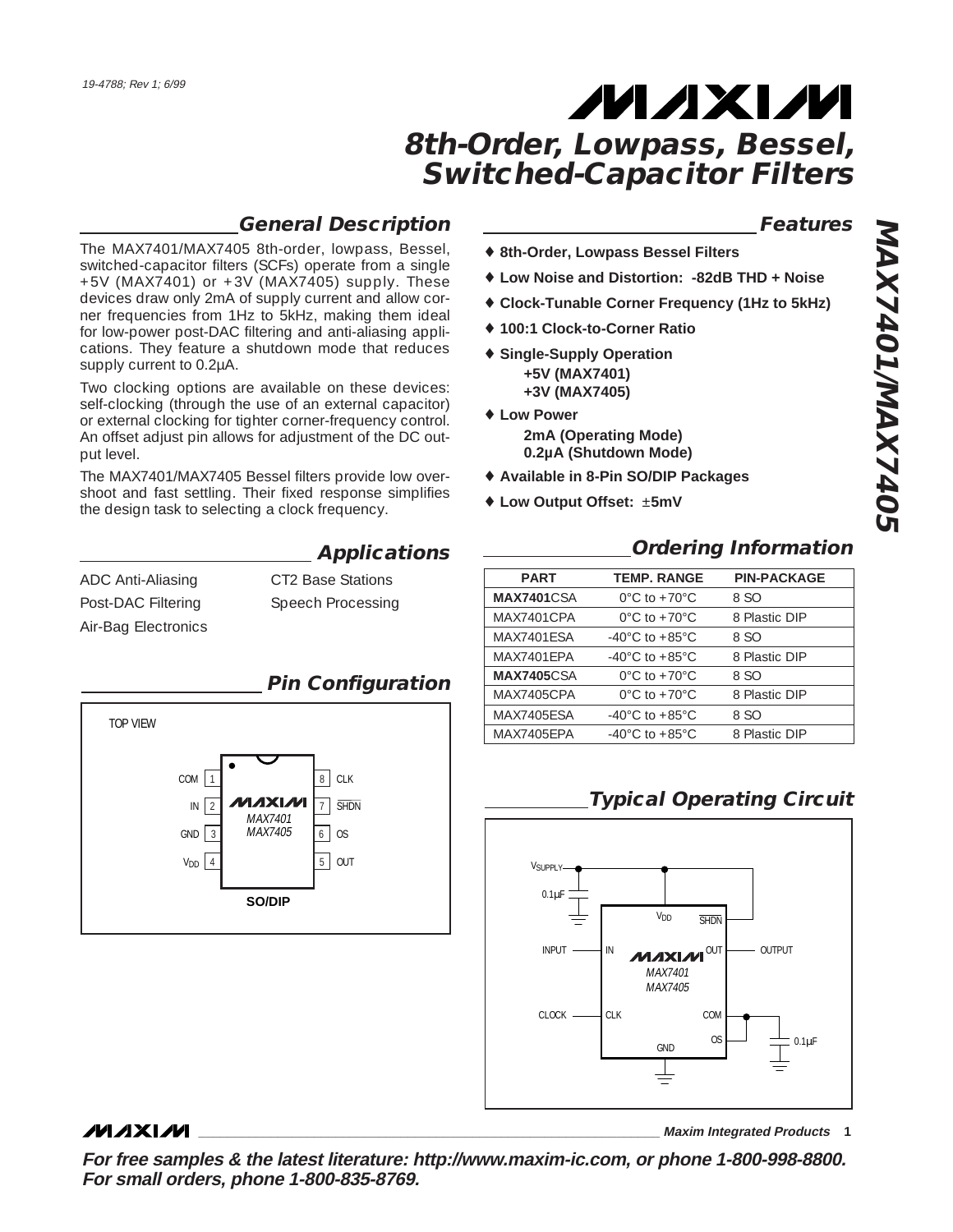### **ABSOLUTE MAXIMUM RATINGS**

V<sub>DD</sub> to GND

| Continuous Power Dissipation ( $T_A = +70^{\circ}C$ ) |  |
|-------------------------------------------------------|--|
| 8-Pin SO (derate 5.88mW/°C above +70°C)471mW          |  |
| 8-Pin DIP (derate 9.09mW/°C above +70°C)727mW         |  |
| <b>Operating Temperature Ranges</b>                   |  |
|                                                       |  |
|                                                       |  |
|                                                       |  |
| Lead Temperature (soldering, 10sec)  +300°C           |  |

Stresses beyond those listed under "Absolute Maximum Ratings" may cause permanent damage to the device. These are stress ratings only, and functional operation of the device at these or any other conditions beyond those indicated in the operational sections of the specifications is not implied. Exposure to absolute maximum rating conditions for extended periods may affect device reliability.

## **ELECTRICAL CHARACTERISTICS—MAX7401**

(VDD = +5V, filter output measured at OUT, 10kΩ || 50pF load to GND at OUT, OS = COM, 0.1µF from COM to GND,  $\overline{\text{SHDN}} = \text{V}_{\text{DD}}$ , f<sub>CLK</sub> = 100kHz, T<sub>A</sub> = T<sub>MIN</sub> to T<sub>MAX</sub>, unless otherwise noted. Typical values are at T<sub>A</sub> = +25°C.)

| <b>PARAMETER</b>                                | <b>SYMBOL</b>   | <b>CONDITIONS</b>                                                      |                               | <b>TYP</b>          | <b>MAX</b>                    | <b>UNITS</b> |
|-------------------------------------------------|-----------------|------------------------------------------------------------------------|-------------------------------|---------------------|-------------------------------|--------------|
| <b>FILTER CHARACTERISTICS</b>                   |                 |                                                                        |                               |                     |                               |              |
| Corner Frequency                                | $f_{\rm C}$     | (Note 1)                                                               |                               | 0.001 to 5          |                               | kHz          |
| Clock-to-Corner Ratio                           | fcLK / fc       |                                                                        |                               | 100:1               |                               |              |
| Clock-to-Corner Tempco                          |                 |                                                                        |                               | 10                  |                               | ppm/°C       |
| Output Voltage Range                            |                 |                                                                        | 0.25                          |                     | $VDD - 0.25$                  | $\vee$       |
| Output Offset Voltage                           | <b>VOFFSET</b>  | $V_{IN} = V_{COM} = V_{DD} / 2$                                        |                               | ±5                  | ±25                           | mV           |
| DC Insertion Gain with<br>Output Offset Removed |                 | $V_{COM} = V_{DD} / 2$ (Note 2)                                        | $-0.1$                        | 0.15                | 0.3                           | dB           |
| <b>Total Harmonic Distortion</b><br>plus Noise  | $THD+N$         | $f_{IN}$ = 200Hz, $V_{IN}$ = 4Vp-p,<br>measurement bandwidth = $22kHz$ |                               | $-82$               |                               | dB           |
| OS Voltage Gain to OUT                          | Aos             |                                                                        |                               | 1                   |                               | V/V          |
| Input Voltage Range at OS                       | Vos             |                                                                        |                               | $V_{COM}$ ±0.1      |                               | $\vee$       |
| <b>COM Voltage Range</b>                        |                 | Input, COM externally driven                                           | V <sub>DD</sub> / 2<br>$-0.5$ | V <sub>DD</sub> / 2 | V <sub>DD</sub> /2<br>$+0.5$  | $\vee$       |
|                                                 | <b>VCOM</b>     | Output, COM internally biased                                          | V <sub>DD</sub> / 2<br>$-0.2$ | V <sub>DD</sub> / 2 | V <sub>DD</sub> / 2<br>$+0.2$ |              |
| Input Resistance at COM                         | RCOM            |                                                                        | 75                            | 125                 |                               | $k\Omega$    |
| Clock Feedthrough                               |                 |                                                                        |                               | 10                  |                               | mVp-p        |
| Resistive Output Load Drive                     | $R_L$           |                                                                        | 10                            | $\mathbf{1}$        |                               | $k\Omega$    |
| Maximum Capacitive Load at<br>OUT               | C <sub>L</sub>  |                                                                        | 50                            | 500                 |                               | pF           |
| Input Leakage Current at COM                    |                 | $\overline{\text{SHDN}}$ = GND, $V_{COM}$ = 0 to $V_{DD}$              |                               | ±0.1                | ±10                           | μA           |
| Input Leakage Current at OS                     |                 | $V_{OS} = 0$ to $(V_{DD} - 1V)$ (Note 3)                               |                               | $\pm 0.1$           | ±10                           | μA           |
| <b>CLOCK</b>                                    |                 |                                                                        |                               |                     |                               |              |
| Internal Oscillator Frequency                   | fosc            | $COSC = 1000pF$ (Note 4)                                               | 29                            | 38                  | 48                            | <b>kHz</b>   |
| Clock Input Current                             | <b>ICLK</b>     | $V_{CLK} = 0$ or 5V                                                    |                               | ±15                 | ±30                           | μA           |
| Clock Input High                                | V <sub>IH</sub> |                                                                        | $VDD - 0.5$                   |                     |                               | $\vee$       |
| Clock Input Low                                 | $V_{IL}$        |                                                                        |                               |                     | 0.5                           | $\vee$       |

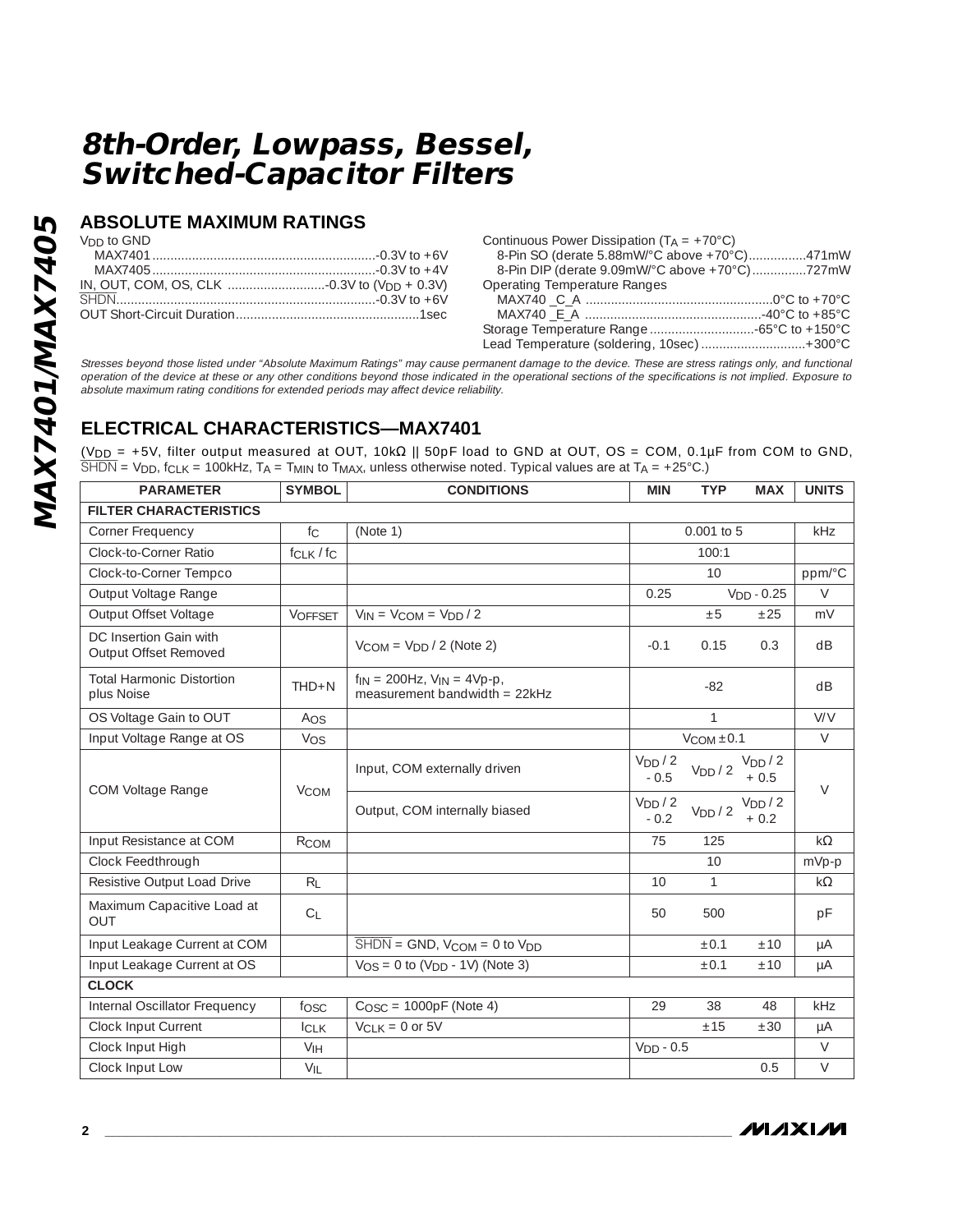## **ELECTRICAL CHARACTERISTICS—MAX7401 (continued)**

(V<sub>DD</sub> = +5V, filter output measured at OUT, 10kΩ || 50pF load to GND at OUT, OS = COM, 0.1µF from COM to GND,  $\overline{\rm SHDN}$  = V $_{\rm DD}$ , f $_{\rm CLK}$  = 100kHz, T $_{\rm A}$  = T $_{\rm MIN}$  to T $_{\rm MAX}$ , unless otherwise noted. Typical values are at T $_{\rm A}$  = +25°C.)

| <b>PARAMETER</b>             | <b>SYMBOL</b>         | <b>CONDITIONS</b>                                                    | <b>MIN</b>  | <b>TYP</b> | <b>MAX</b> | <b>UNITS</b> |
|------------------------------|-----------------------|----------------------------------------------------------------------|-------------|------------|------------|--------------|
| <b>POWER REQUIREMENTS</b>    |                       |                                                                      |             |            |            |              |
| Supply Voltage               | <b>V<sub>DD</sub></b> | 5.5<br>4.5                                                           |             |            |            |              |
| <b>Supply Current</b>        | IDD                   | 3.5<br>Operating mode, no load, $IN = OS = COM$                      |             |            |            |              |
| Shutdown Current             | <b>SHDN</b>           | $\overline{\text{SHDN}}$ = GND, CLK driven from 0 to V <sub>DD</sub> |             | 0.2        |            | μA           |
| Power-Supply Rejection Ratio | <b>PSRR</b>           | Measured at DC                                                       |             | 60         |            | dB           |
| <b>SHUTDOWN</b>              |                       |                                                                      |             |            |            |              |
| SHDN Input High              | <b>V</b> SDH          |                                                                      | $VDD - 0.5$ |            |            | V            |
| SHDN Input Low               | <b>VSDL</b>           |                                                                      |             |            | 0.5        | $\vee$       |
| SHDN Input Leakage Current   |                       | $V\overline{\text{SHDN}} = 0$ to $V\text{DD}$                        |             | $\pm 0.$   | ±10        | μA           |

## **ELECTRICAL CHARACTERISTICS—MAX7405**

(V<sub>DD</sub> = +3V, filter output measured at OUT, 10kΩ || 50pF load to GND at OUT, OS = COM, 0.1μF from COM to GND,  $\overline{\rm SHDN}$  = V $_{\rm DD}$ , f $_{\rm CLK}$  = 100kHz, T $_{\rm A}$  = T $_{\rm MIN}$  to T $_{\rm MAX}$ , unless otherwise noted. Typical values are at T $_{\rm A}$  = +25°C.)

| <b>PARAMETER</b>                                | <b>SYMBOL</b>                    | <b>CONDITIONS</b>                                                               |                               | <b>TYP</b>          | <b>MAX</b>            | <b>UNITS</b> |
|-------------------------------------------------|----------------------------------|---------------------------------------------------------------------------------|-------------------------------|---------------------|-----------------------|--------------|
| <b>FILTER CHARACTERISTICS</b>                   |                                  |                                                                                 |                               |                     |                       |              |
| Corner Frequency                                | fc                               | (Note 1)                                                                        |                               | $0.001$ to 5        |                       | kHz          |
| Clock-to-Corner Ratio                           | f <sub>CLK</sub> /f <sub>C</sub> |                                                                                 |                               | 100:1               |                       |              |
| Clock-to-Corner Tempco                          |                                  |                                                                                 |                               | 10                  |                       | ppm/°C       |
| Output Voltage Range                            |                                  |                                                                                 | 0.25                          |                     | $VDD - 0.25$          | $\vee$       |
| Output Offset Voltage                           | <b>VOFFSET</b>                   | $V_{IN} = V_{COM} = V_{DD} / 2$                                                 |                               | ±5                  | ±25                   | mV           |
| DC Insertion Gain with<br>Output Offset Removed |                                  | $V_{COM} = V_{DD} / 2$ (Note 2)                                                 | $-0.1$                        | 0.03                | 0.3                   | dB           |
| <b>Total Harmonic Distortion</b><br>plus Noise  | $THD + N$                        | $f_{IN}$ = 200Hz, $V_{IN}$ = 2.5Vp-p,<br>measurement bandwidth = $22kHz$        |                               | $-84$               |                       | dB           |
| OS Voltage Gain to OUT                          | Aos                              |                                                                                 |                               | $\mathbf{1}$        |                       | V/V          |
| Input Voltage Range at OS                       | Vos                              |                                                                                 |                               | $V_{COM}$ ±0.1      |                       | $\vee$       |
| COM Voltage Range                               | <b>V</b> COM                     | COM internally biased or externally driven                                      | V <sub>DD</sub> / 2<br>$-0.1$ | V <sub>DD</sub> / 2 | $V_{DD}/2$<br>$+ 0.1$ | $\vee$       |
| Input Resistance at COM                         | RCOM                             |                                                                                 | 75                            | 125                 |                       | $k\Omega$    |
| Clock Feedthrough                               |                                  |                                                                                 |                               | 10                  |                       | mVp-p        |
| Resistance Output Load Drive                    | $R_L$                            |                                                                                 | 10                            | 1                   |                       | $k\Omega$    |
| Maximum Capacitive<br>Load at OUT               | C <sub>1</sub>                   |                                                                                 | 50                            | 500                 |                       | рF           |
| Input Leakage Current at COM                    |                                  | $\overline{\text{SHDN}} = \text{GND}$ , $V_{\text{COM}} = 0$ to $V_{\text{DD}}$ |                               | ±0.1                | ±10                   | μA           |
| Input Leakage Current at OS                     |                                  | $V_{OS} = 0$ to $(V_{DD} - 1V)$ (Note 3)                                        |                               | ±0.1                | ±10                   | μA           |

*MAXM*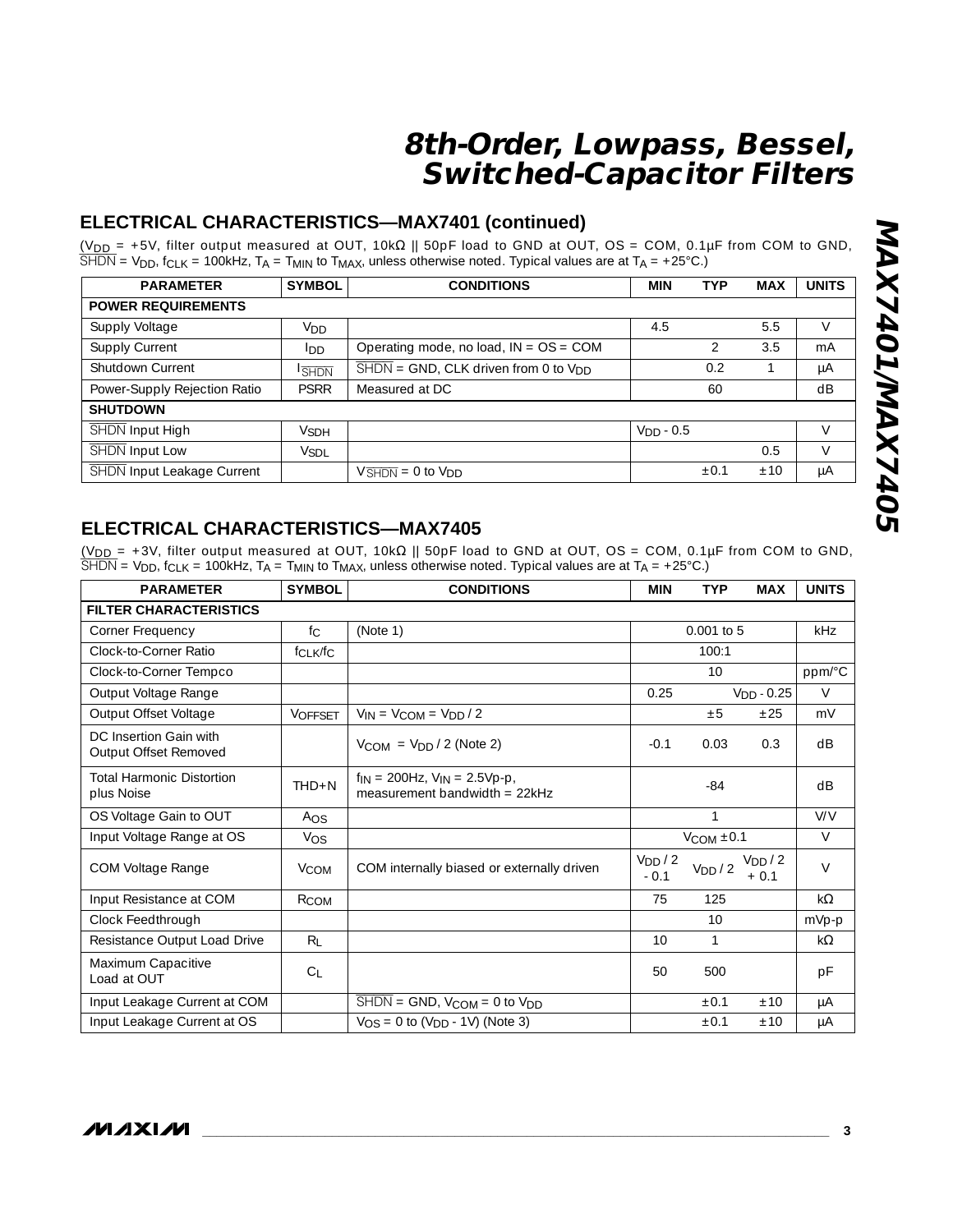## **ELECTRICAL CHARACTERISTICS—MAX7405 (continued)**

(V<sub>DD =</sub> +3V, filter output measured at OUT, 10kΩ || 50pF load to GND at OUT, OS = COM, 0.1μF from COM to GND,  $\overline{\rm SHDN}$  = V<sub>DD</sub>, f<sub>CLK</sub> = 100kHz, T<sub>A</sub> = T<sub>MIN</sub> to T<sub>MAX</sub>, unless otherwise noted. Typical values are at T<sub>A</sub> = +25°C.)

| <b>PARAMETER</b>                  | <b>SYMBOL</b>   | <b>CONDITIONS</b>                                                    | <b>MIN</b>  | <b>TYP</b>    | <b>MAX</b> | <b>UNITS</b> |
|-----------------------------------|-----------------|----------------------------------------------------------------------|-------------|---------------|------------|--------------|
| <b>CLOCK</b>                      |                 |                                                                      |             |               |            |              |
| Internal Oscillator Frequency     | fosc            | $COSC = 1000pF$ (Note 4)                                             | 26          | 34            | 43         | kHz          |
| Clock Input Current               | <b>ICLK</b>     | $V_{CIK} = 0$ or 3V                                                  |             | ±15           | ±30        | μA           |
| Clock Input High                  | V <sub>IH</sub> |                                                                      | $VDD - 0.5$ |               |            | $\vee$       |
| Clock Input Low                   | $V_{IL}$        |                                                                      |             |               | 0.5        | $\vee$       |
| <b>POWER REQUIREMENTS</b>         |                 |                                                                      |             |               |            |              |
| Supply Voltage                    | V <sub>DD</sub> |                                                                      | 2.7         |               | 3.6        | $\vee$       |
| Supply Current                    | ldd.            | Operating mode, no load, $IN = OS = COM$                             |             | $\mathcal{P}$ | 3.5        | mA           |
| Shutdown Current                  | <b>SHDN</b>     | $\overline{\text{SHDN}}$ = GND, CLK driven from 0 to V <sub>DD</sub> |             | 0.2           |            | μA           |
| Power-Supply Rejection Ratio      | <b>PSRR</b>     | Measured at DC                                                       |             | 60            |            | dB           |
| <b>SHUTDOWN</b>                   |                 |                                                                      |             |               |            |              |
| SHDN Input High                   | <b>VSDH</b>     |                                                                      | $VDD - 0.5$ |               |            | $\vee$       |
| SHDN Input Low                    | <b>VSDL</b>     |                                                                      |             |               | 0.5        | $\vee$       |
| <b>SHDN</b> Input Leakage Current |                 | $V\overline{\text{SHDN}} = 0$ to $V\text{DD}$                        |             | $\pm 0.1$     | ±10        | μA           |

## **FILTER CHARACTERISTICS—MAX7401/MAX7405**

(V<sub>DD</sub> = +5V for MAX7401, V<sub>DD</sub> = +3V for MAX7405; filter output measured at OUT; 10kΩ || 50pF load to GND at OUT; SHDN = V<sub>DD</sub>;  $V_{COM} = V_{OS} = V_{DD}/2$ ; f<sub>CLK</sub> = 100kHz; T<sub>A</sub> = T<sub>MIN</sub> to T<sub>MAX</sub>; unless otherwise noted. Typical values are at T<sub>A</sub> = +25°C.)

| <b>PARAMETER</b>                      | <b>CONDITIONS</b>                               | <b>MIN</b> | <b>TYP</b> | <b>MAX</b> | <b>UNITS</b> |
|---------------------------------------|-------------------------------------------------|------------|------------|------------|--------------|
|                                       | $^{\prime}$ f <sub>IN</sub> = 0.5f <sub>C</sub> | $-1.0$     | -0.8       | $-0.6$     |              |
| Insertion Gain Relative to<br>DC Gain | $f_{IN} = f_C$                                  | $-3.3$     | $-3.0$     | $-2.7$     | dB           |
|                                       | $f_{IN} = 3f_C$                                 |            | $-33$      | $-29$      |              |
|                                       | $f_{IN} = 6f_C$                                 |            | $-79$      | $-74$      |              |

**Note 1:** The maximum f<sub>C</sub> is defined as the clock frequency, f<sub>CLK</sub> = 100  $\cdot$  f<sub>C,</sub> at which the peak SINAD drops to 68dB with a sinusoidal input at 0.2f<sub>C</sub>.

**Note 2:** DC insertion gain is defined as ΔV<sub>OUT</sub> / ΔV<sub>IN</sub>.

**Note 3:** OS voltages above V<sub>DD</sub> - 1V saturate the input and result in a 75µA typical input leakage current.

**Note 4:** For MAX7401, f<sub>OSC</sub> (kHz) ≅38 **·** 10<sup>3</sup> / C<sub>OSC</sub> (pF). For MAX7405, f<sub>OSC</sub> (kHz) ≅34 **·** 10<sup>3</sup> / C<sub>OSC</sub> (pF).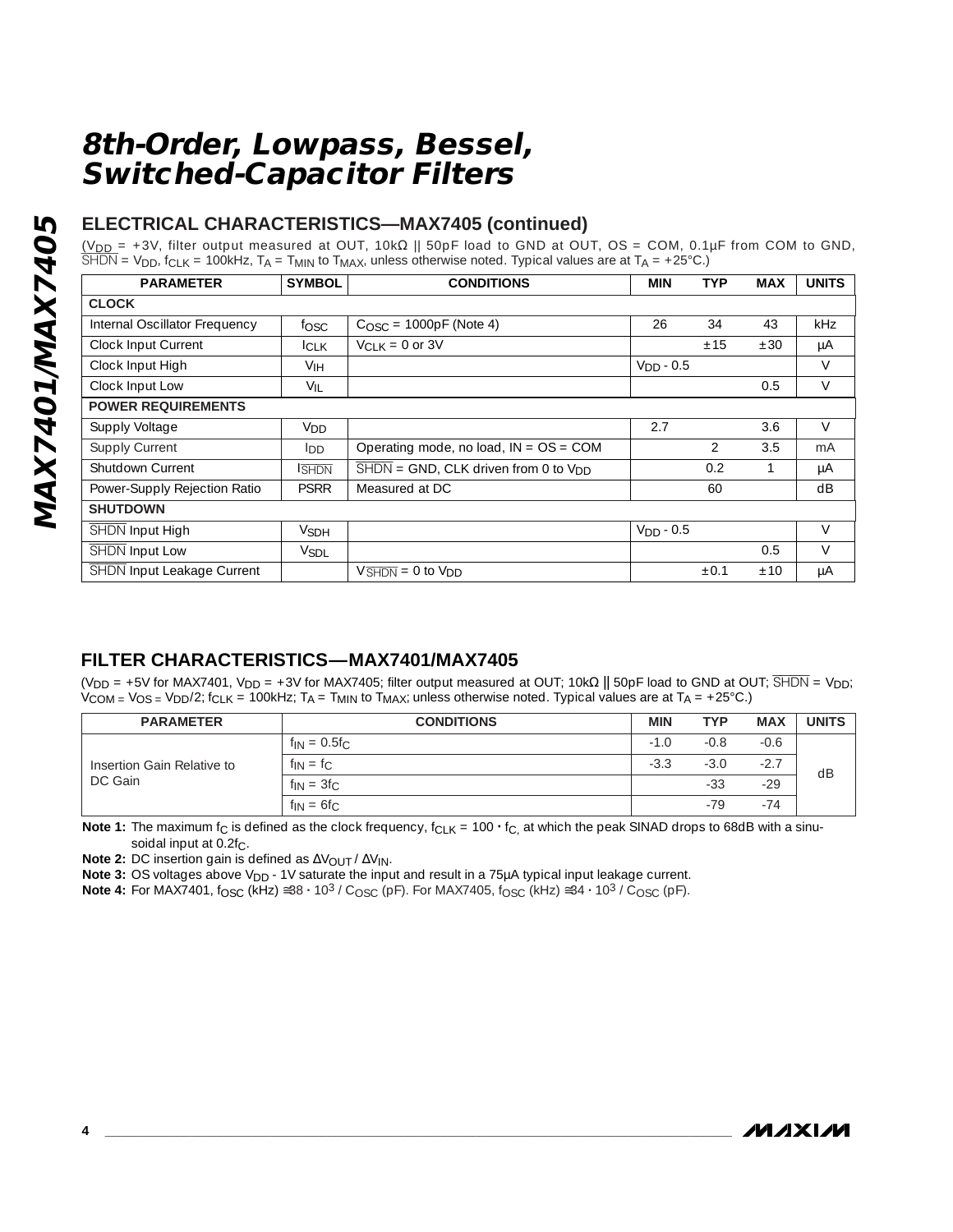## **Typical Operating Characteristics**

(V<sub>DD</sub> = +5V for MAX7401, V<sub>DD</sub> = +3V for MAX7405; f<sub>CLK</sub> = 100kHz;  $\overline{SHDN}$  = V<sub>DD</sub>; V<sub>COM</sub> = V<sub>OS</sub> = V<sub>DD</sub> / 2; T<sub>A</sub> = +25°C; unless otherwise noted.)



**MAXM** 

**MAX7401/MAX7405**

**MAX7401/MAX7405**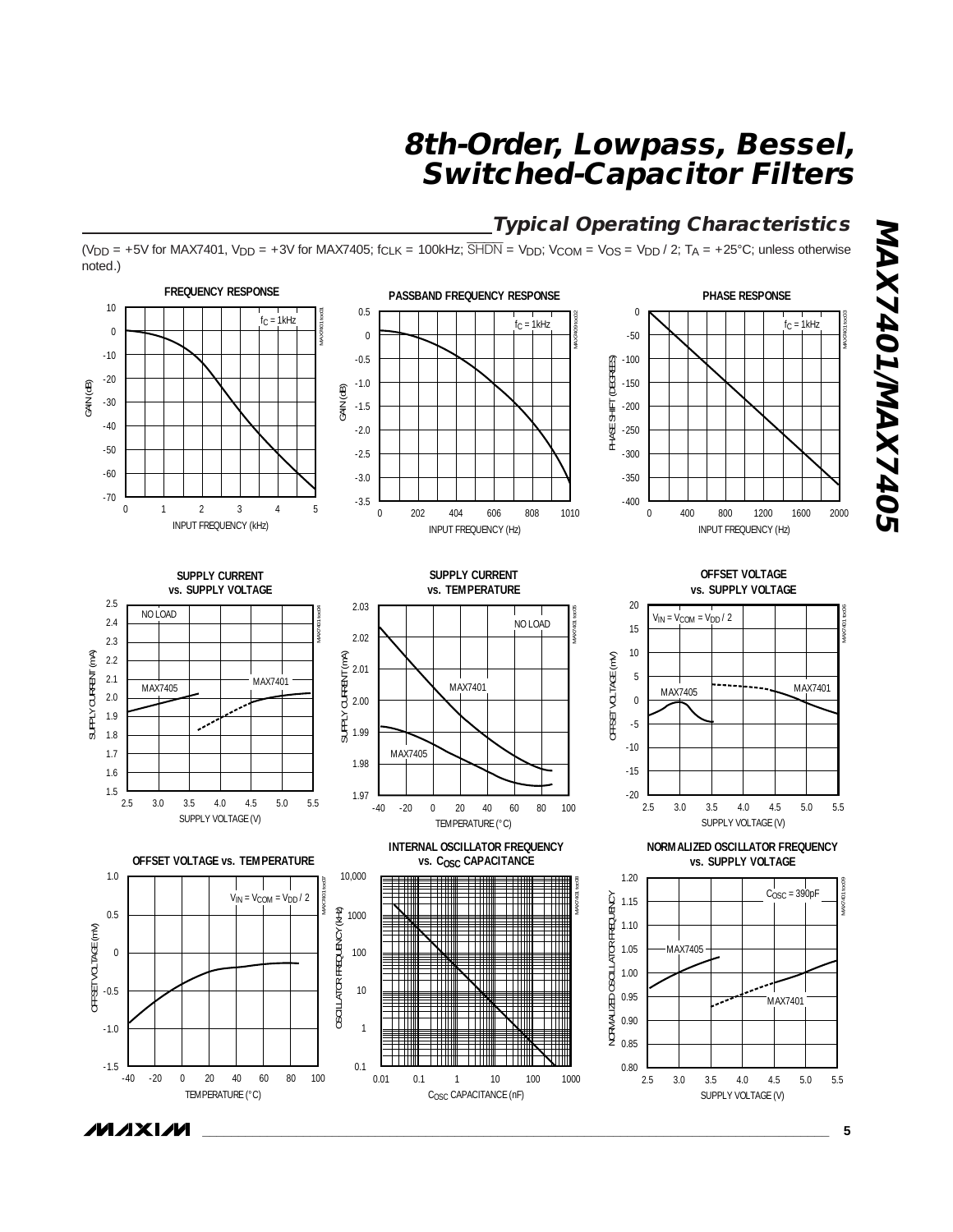## **Typical Operating Characteristics (continued)**

 $(V_{DD} = +5V$  for MAX7401,  $V_{DD} = +3V$  for MAX7405; f<sub>CLK</sub> = 100kHz;  $\overline{SHDN} = V_{DD}$ ;  $V_{COM} = V_{OS} = V_{DD}/2$ ;  $T_A = +25°C$ ; unless otherwise noted.)





**MAX7405 THD PLUS NOISE vs. INPUT SIGNAL AMPLITUDE AND RESISTIVE LOAD**



**Table A. THD Plus Noise vs. Input Signal Amplitude Test Conditions**

| <b>TRACE</b> | fın<br>(Hz) | fclk<br>fc<br>(kHz)<br>(kHz) |     | <b>MEASUREMENT</b><br><b>BANDWIDTH (kHz)</b> |
|--------------|-------------|------------------------------|-----|----------------------------------------------|
|              | 1000        | C.                           | 500 | 80                                           |
|              | 200         |                              | 100 | 22                                           |

*/VI /I* XI /VI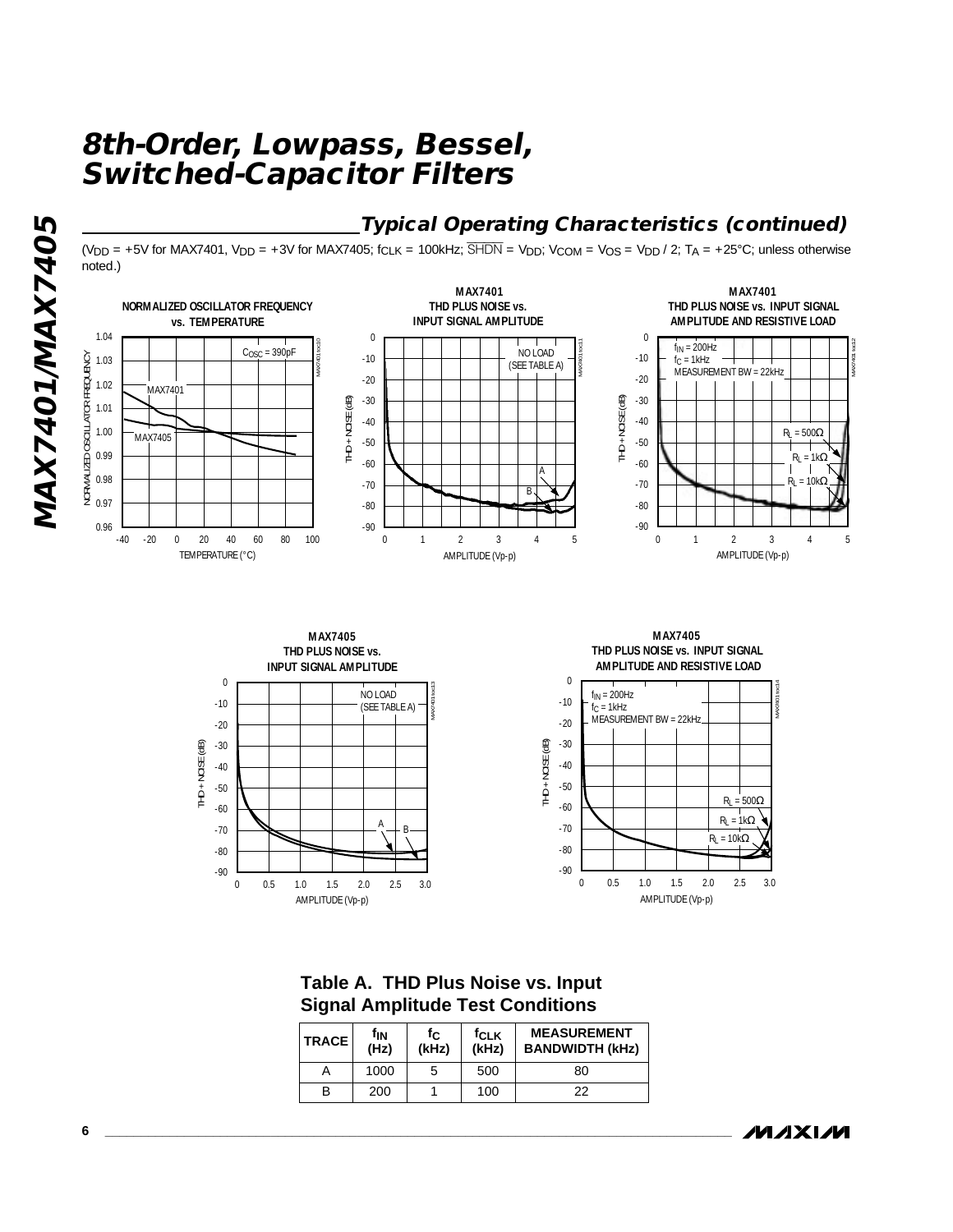## **Pin Description**

| <b>PIN</b>     | <b>NAME</b>     | <b>FUNCTION</b>                                                                                                                                                                                  |
|----------------|-----------------|--------------------------------------------------------------------------------------------------------------------------------------------------------------------------------------------------|
|                | <b>COM</b>      | Common Input. Biased internally at mid-supply. Bypass externally to GND with a 0.1µF capacitor. To over-<br>ride internal biasing, drive with an external supply.                                |
| $\mathcal{P}$  | IN              | Filter Input                                                                                                                                                                                     |
| 3              | <b>GND</b>      | Ground                                                                                                                                                                                           |
| $\overline{4}$ | V <sub>DD</sub> | Positive Supply Input: +5V for MAX7401, +3V for MAX7405                                                                                                                                          |
| 5              | <b>OUT</b>      | <b>Filter Output</b>                                                                                                                                                                             |
| 6              | OS.             | Offset Adjust Input. To adjust output offset, bias OS externally. Connect OS to COM if no offset adjustment is<br>needed. Refer to Offset and Common-Mode Input Adjustment section.              |
| $\overline{7}$ | <b>SHDN</b>     | Shutdown Input. Drive low to enable shutdown mode; drive high or connect to V <sub>DD</sub> for normal operation.                                                                                |
| 8              | CLK             | Clock Input. To override the internal oscillator, connect to an external clock; otherwise, connect an external<br>capacitor ( $COSC$ ) from CLK to GND to set the internal oscillator frequency. |

# **MAX7401/MAX7405 MAX7401/MAX7405**

## **\_\_\_\_\_\_\_\_\_\_\_\_\_\_\_Detailed Description**

The MAX7401/MAX7405 Bessel filters provide low overshoot and fast settling responses. Both parts operate with a 100:1 clock-to-corner frequency ratio and a 5kHz maximum corner frequency.

Lowpass Bessel filters such as the MAX7401/MAX7405 delay all frequency components equally, preserving the shape of step inputs (subject to the attenuation of the higher frequencies). Bessel filters settle quickly—an important characteristic in applications that use a multiplexer (mux) to select an input signal for an analog-todigital converter (ADC). An anti-aliasing filter placed between the mux and the ADC must settle quickly after a new channel is selected.

Figure 1 shows the difference between Bessel and Butterworth filters when a 1kHz square wave is applied to the filter input. With the filter cutoff frequencies set at 5kHz, trace B shows the Bessel filter response and trace C shows the Butterworth filter response.

#### **Background Information**

Most switched-capacitor filters (SCFs) are designed with biquadratic sections. Each section implements two filtering poles, and the sections are cascaded to produce higher order filters. The advantage to this approach is ease of design. However, this type of design is highly sensitive to component variations if any section's Q is high. An alternative approach is to emulate a passive network using switched-capacitor integrators with summing and scaling. Figure 2 shows a basic 8th-order ladder filter structure.



Figure 1. Bessel vs. Butterworth Filter Response



Figure 2. 8th-Order Ladder Filter Network

**MAXM**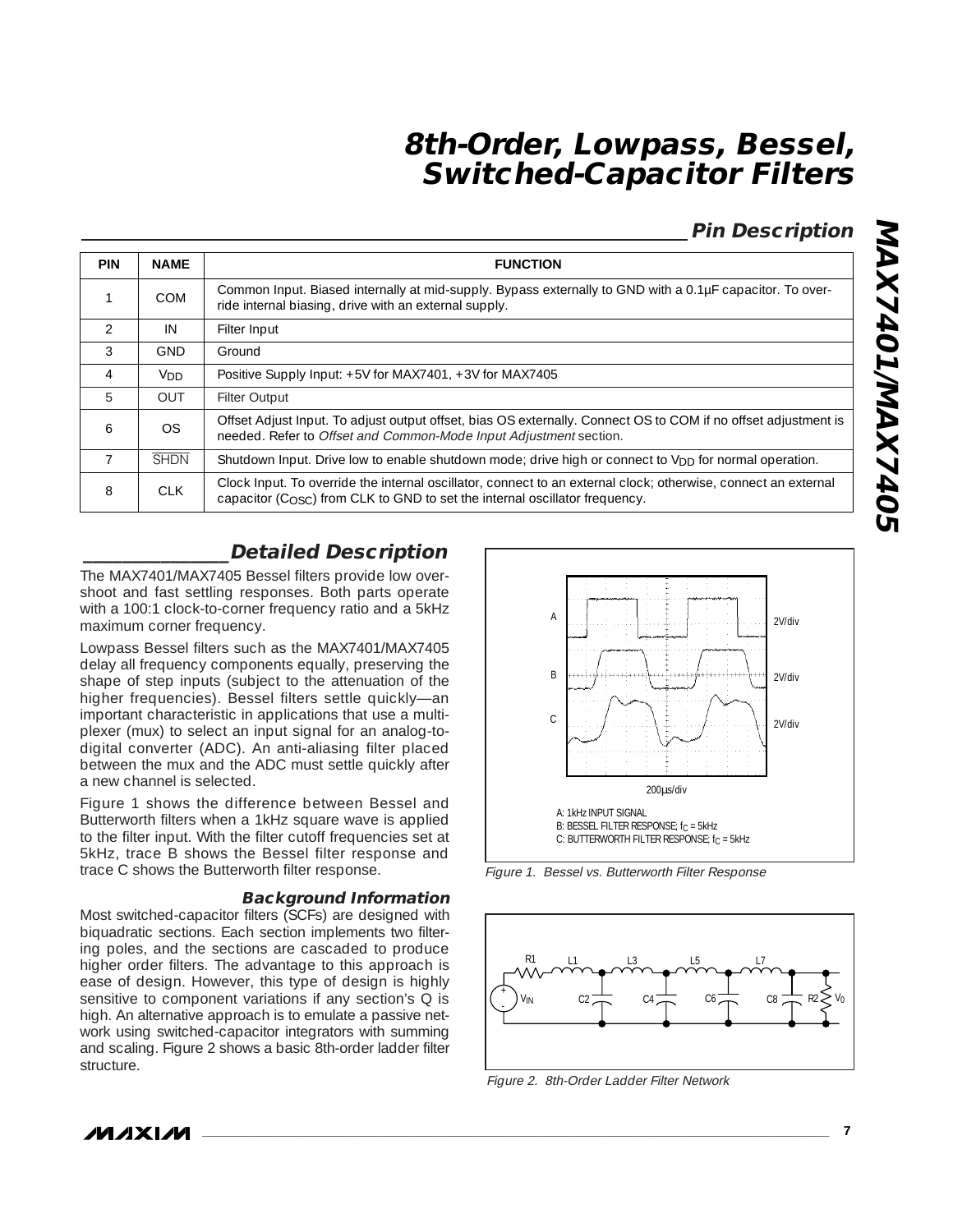A switched-capacitor filter such as the MAX7401/ MAX7405 emulates a passive ladder filter. The filter's component sensitivity is low when compared to a cascaded biquad design because each component affects the entire filter shape, not just one pole-zero pair. In other words, a mismatched component in a biquad design will have a concentrated error on its respective poles, while the same mismatch in a ladder filter design results in an error distributed over all poles.

#### **Clock Signal External Clock**

The MAX7401/MAX7405 family of SCFs is designed for use with external clocks that have a 40% to 60% duty cycle. When using an external clock with these devices, drive CLK with a CMOS gate powered from 0 to V<sub>DD</sub>. Varying the rate of the external clock adjusts the corner frequency of the filter as follows:

#### $fc = fCLK / 100$

#### **Internal Clock**

When using the internal oscillator, connect a capacitor (COSC) between CLK and ground. The value of the capacitor determines the oscillator frequency as follows:

$$
f_{\rm OSC} \, (\text{kHz}) = \frac{\text{K} \cdot 10^3}{\text{C}_{\rm OSC}} : \text{C}_{\rm OSC} \text{ in } \text{pF}
$$

where K = 38 for MAX7401 and K = 34 for MAX7405.

Minimize the stray capacitance at CLK so that it does not affect the internal oscillator frequency. Vary the rate of the internal oscillator to adjust the filter's corner frequency by a 100:1 clock-to-corner frequency ratio. For example, an internal oscillator frequency of 100kHz produces a nominal corner frequency of 1kHz.

#### **Input Impedance vs. Clock Frequencies**

The MAX7401/MAX7405's input impedance is effectively that of a switched-capacitor resistor and is inversely proportional to frequency. The input impedance values determined below represent the average input impedance since the input current is not continuous. As a rule, use a driver with an output impedance less than 10% of the filter's input impedance. Estimate the input impedance of the filter using the following formula:

$$
Z_{IN} = \frac{1}{(f_{CLK} \cdot C_{IN})}
$$

where  $f_{\text{CLK}}$  = clock frequency and  $C_{\text{IN}}$  = 3.37pF.

#### **Low-Power Shutdown Mode**

These devices feature a shutdown mode that is activated by driving SHDN low. In shutdown mode, the filter's supply current reduces to 0.2µA (typ) and its output becomes high impedance. For normal operation, drive SHDN high or connect to V<sub>DD</sub>.

#### **\_\_\_\_\_\_\_\_\_\_\_Applications Information**

#### **Offset and Common-Mode Input Adjustment**

The voltage at COM sets the common-mode input voltage and is biased at mid-supply with an internal resistordivider. Bypass COM with a 0.1µF capacitor and connect OS to COM. For applications requiring offset adjustment or DC level shifting, apply an external bias voltage through a resistor-divider network to OS, as shown in Figure 3. (Note: Do not leave OS unconnected.) The output voltage is represented by this equation:

$$
V_{OUT} = (V_{IN} - V_{COM}) + V_{OS}
$$

with  $V_{COM} = V_{DD} / 2$  (typical), and where  $(V_{IN} - V_{COM})$  is lowpass filtered by the SCF, and  $V_{OS}$  is added at the output stage. See the Electrical Characteristics for the voltage range of COM and OS. Changing the voltage on COM or OS significantly from mid-supply reduces the filter's dynamic range.

#### **Power Supplies**

The MAX7401 operates from a single +5V supply, and the MAX7405 operates from a single +3V supply. Bypass V<sub>DD</sub> to GND with a 0.1µF capacitor. If dual supplies are required  $(\pm 2.5V$  for MAX7401,  $\pm 1.5V$  for MAX7405), connect COM to system ground and connect



Figure 3. Offset Adjustment Circuit

**MAXM**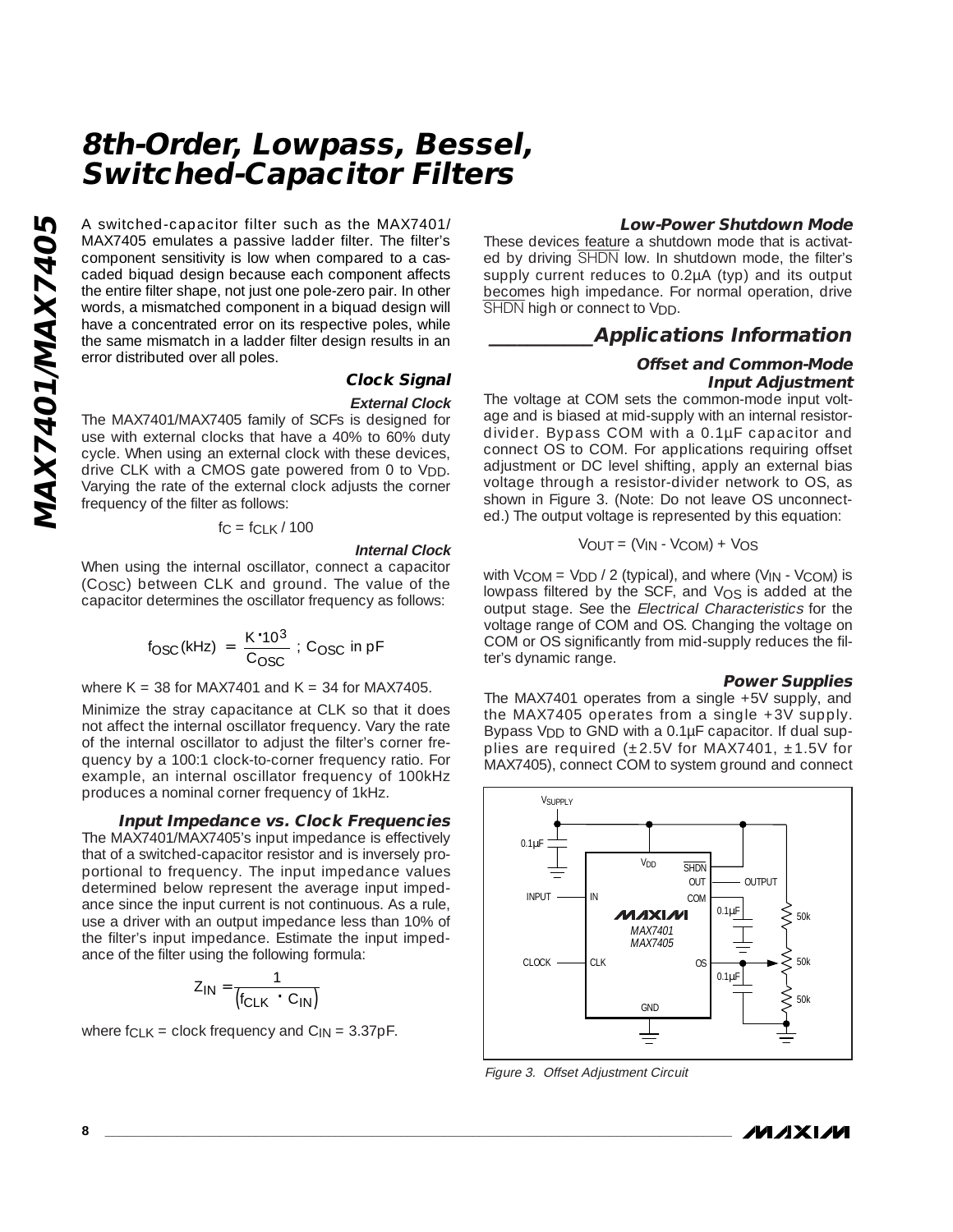| <b>FILTER</b> | fc<br><b>f</b> CLK |       | fın  | VIN      | <b>TYPICAL HARMONIC DISTORTION (dB)</b> |       |       |       |
|---------------|--------------------|-------|------|----------|-----------------------------------------|-------|-------|-------|
|               | (kHz)              | (kHz) | (Hz) | $(Vp-p)$ | 2nd                                     | 3rd   | 4th   | 5th   |
|               | 100                |       | 200  | 4        | $-91$                                   | -83   | -90   | $-93$ |
| MAX7401       | 500                | ხ     | 1000 |          | -89                                     | $-79$ | $-92$ | $-92$ |
| MAX7405       | 100                |       | 200  | ↷        | $-87$                                   | -83   | $-87$ | $-88$ |
|               | 500                | b     | 1000 |          | $-83$                                   | -82   | $-88$ | $-88$ |

#### **Table 1. Typical Harmonic Distortion**



Figure 4. Dual-Supply Operation

GND to the negative supply. Figure 4 shows an example of dual-supply operation. Single- and dual-supply performance are equivalent. For either single- or dual-supply operation, drive CLK and SHDN from GND (V- in dualsupply operation) to  $V_{\text{DD}}$ . For  $\pm 5V$  dual-supply applications, use the MAX291–MAX297.

#### **Input Signal Amplitude Range**

The optimal input signal range is determined by observing the voltage level at which the total harmonic distortion plus noise (THD+N) is minimized for a given corner frequency. The Typical Operating Characteristics show graphs of the devices' THD+N response as the input signal's peak-to-peak amplitude is varied. These measurements are made with OS and COM biased at midsupply.

#### **Anti-Aliasing and Post-DAC Filtering**

When using the MAX7401/MAX7405 for anti-aliasing or post-DAC filtering, synchronize the DAC and the filter clocks. If the clocks are not synchronized, beat frequencies may alias into the passband.

The high clock-to-corner frequency ratio (100:1) also eases the requirements of pre- and post-SCF filtering. At the input, a lowpass filter prevents the aliasing of frequencies around the clock frequency into the passband. At the output, a lowpass filter attenuates the clock feedthrough.

A high clock-to-corner frequency ratio allows a simple RC lowpass filter, with the cutoff frequency set above the SCF corner frequency, to provide input anti-aliasing and reasonable output clock attenuation.

#### **Harmonic Distortion**

Harmonic distortion arises from nonlinearities within the filter. These nonlinearities generate harmonics when a pure sine wave is applied to the filter input. Table 1 lists the MAX7401/MAX7405's typical harmonic-distortion values with a 10kΩ load at  $T_A = +25^{\circ}$ C.

**Chip Information**

TRANSISTOR COUNT: 1116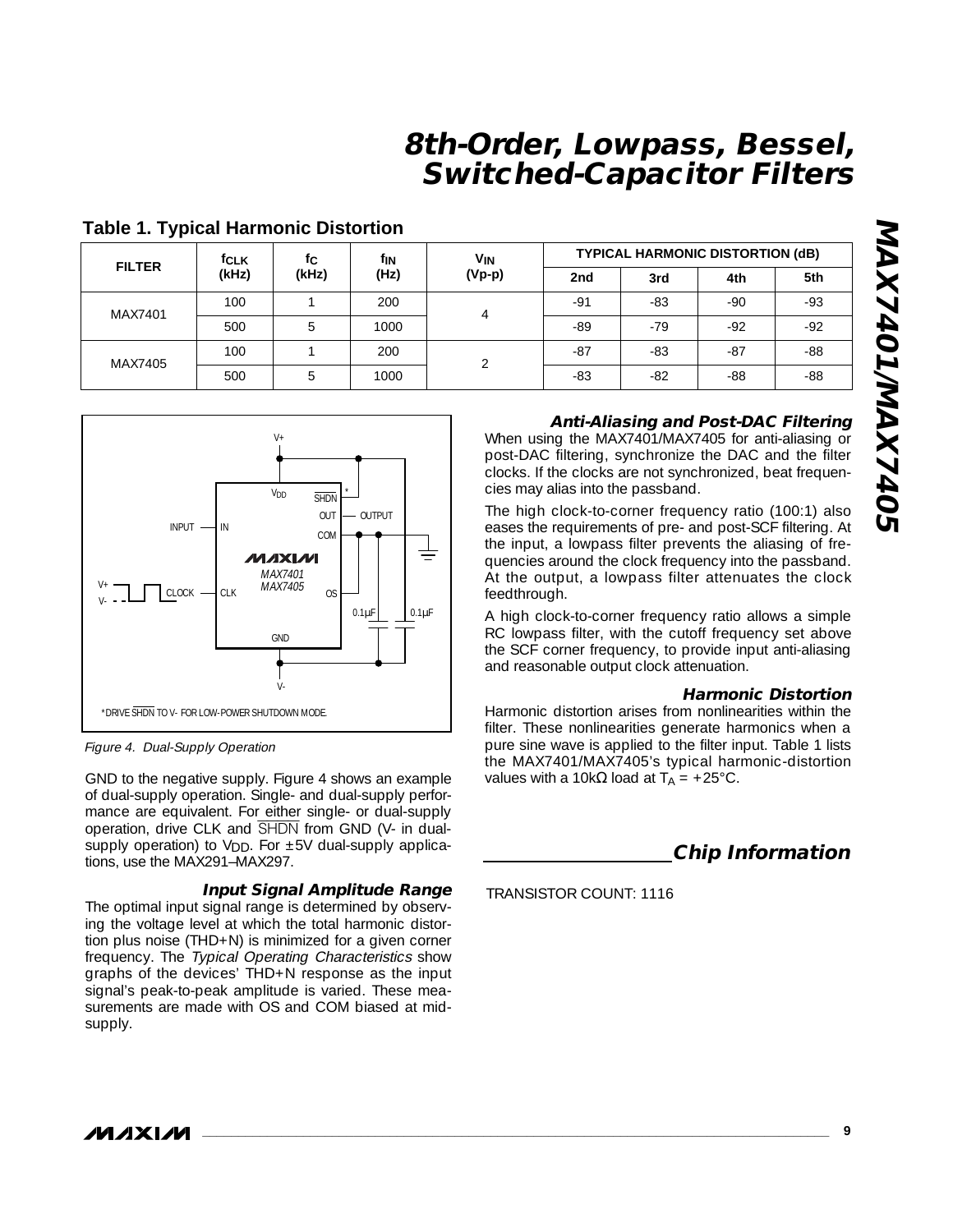**\_\_\_\_\_\_\_\_\_\_\_\_\_\_\_\_\_\_\_\_\_\_\_\_\_\_\_\_\_\_\_\_\_\_\_\_\_\_\_\_\_\_\_\_\_\_\_\_\_\_\_\_\_\_\_\_Package Information**

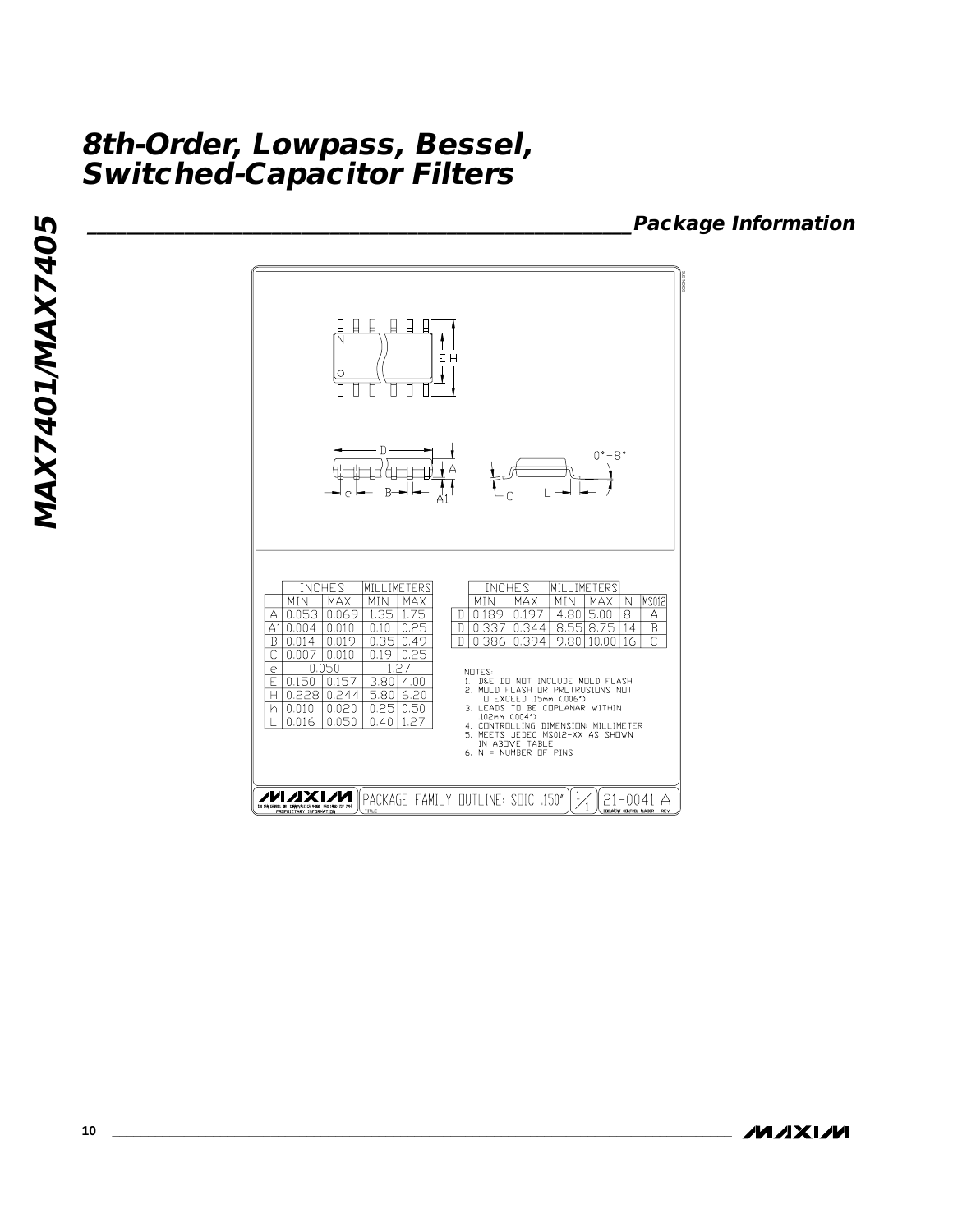## **Package Information (continued)**